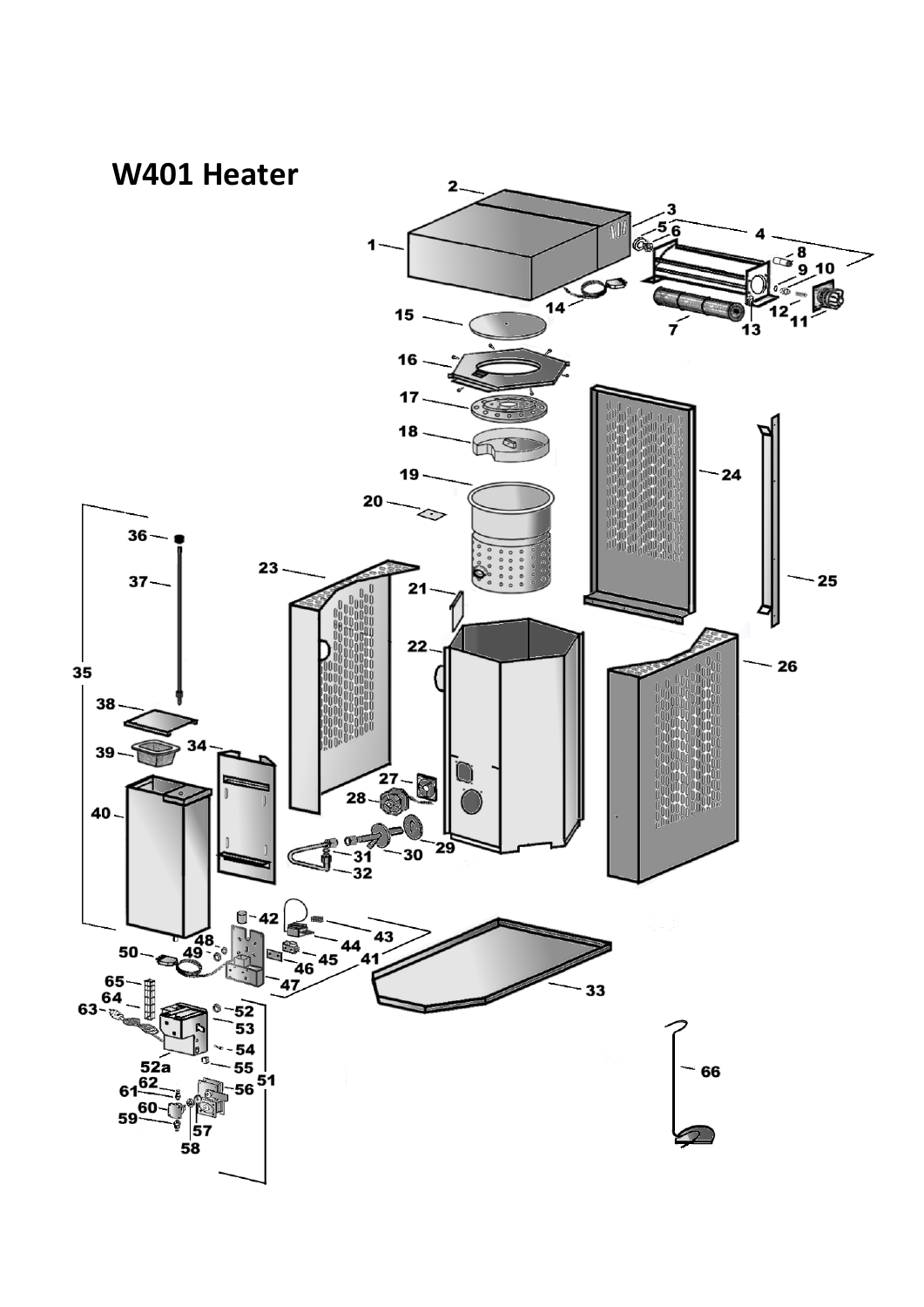| 1              | Fan complete                | 000062    |
|----------------|-----------------------------|-----------|
| $\overline{2}$ | Cover right                 | 001465    |
| 3              | Cover left                  | 001466    |
| $\overline{4}$ | Fan complete                | 005319    |
| 5              | Bearing stocktaking         | 005524    |
| 6              | <b>Ballbearing</b>          | 005338    |
| 7              | Turbine                     | 005384    |
| 8              | Capacitor 2 µF              | 005385    |
| 9              | Seal                        | 005523    |
| 10             | Coupling (8 mm)             | 005315    |
| 11             | Motor                       | 005382    |
| 12             | Compression spring          | 005381    |
| 13             | Connecting strip            | 022255    |
| 14             | Cable                       | 006451-01 |
| 15             | Cover                       | 001856    |
| 16             | Cover plate                 | 001823    |
| 17             | Pilot ring                  | 011641    |
| 18             | <b>Burner basin</b>         | 011639    |
| 19             | Oil chamber                 | 001455    |
| 20             | Cover plate for oil chamber | 001824    |
| 21             | <b>Baffle</b>               | 001822    |
| 22             | Combustion chamber cpl.     | 001457    |
| 23             | Perforated plate right      | 001810    |
| 24             | Perforated plate left       | 001812    |
| 25             | Cable channel               | 047208    |
| 26             | Perforated plate left       | 001811-01 |
| 27             | Fan insulating              | 011649    |
| 28             | Combustion air fan          | 001837    |
| 29             | Seal                        | 005386    |
| 30             | Oil inlet pre assembled     | 000720    |
| 31             | Fiber seal VPE2             | 049594    |
| 32             | Oil feed line               | 000954    |
| 33             | Drip pan                    | 001813    |
| 34             | Cover                       | 001825    |
| 35             | Tank complete assembled     | 000716-01 |